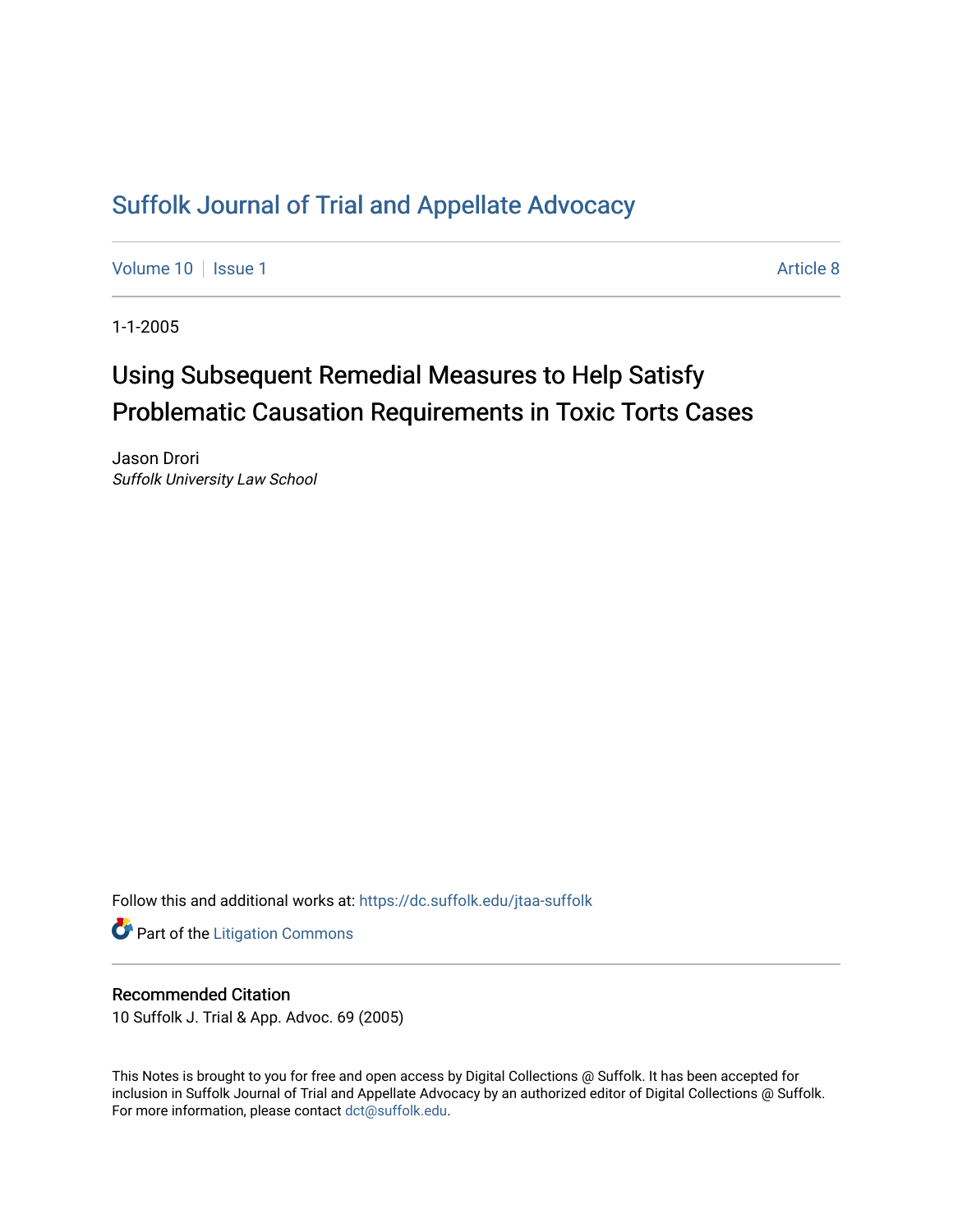# **USING SUBSEQUENT REMEDIAL MEASURES TO HELP SATISFY PROBLEMATIC CAUSATION REQUIREMENTS IN TOXIC TORTS CASES**

### **I.** INTRODUCTION

# *[M]odern life, including good health as well as economic well-being, depends upon the use of artificial or manufactured substances, such as chemicals. '*

American industry has generated and discarded hazardous wastes for decades, ranging from nuclear and petroleum byproducts and toxic metals, such as mercury or lead, to synthetic chemical compounds, such as DDT and PCBs.<sup>2</sup> Commercial waste facilities store or abandon such waste in vacant lots, lagoons, or landfills.<sup>3</sup> Over time, and at varying rates, storage methods fail and hazardous substances contaminate underground water supplies, soil, and air, and eventually come into contact with unprotected victims. $4$  Exposure can cause cancer, genetic mutation, birth defects or miscarriages, and can trigger organ failure.<sup>5</sup> Congress addressed these risks with dramatically increased legal attention, passing regulatory statutes such as the Comprehensive Environmental Response, Compensation, and Liability Act (CERCLA) in **1980** and the Superfund Amendments and Reauthorization Act (SARA) in **1986** to "facilitate prompt cleanup of hazardous waste sites and *to shift the cost of environmental response from taxpayers to parties who benefited from wastes that caused harm."<sup>6</sup>*

<sup>1</sup> General Electric Co. v. Joiner, **522 U.S. 136,** 148 **(1997)** (Breyer, **J.,** concurring) (discussing development of cancer several years after alleged exposure to hazardous chemicals).

<sup>2</sup>*See* Harvard Law Review Association, *Development in the Law* **-** *Toxic Waste Litigation: Introduction,* **99** HARV. L. REV. 1458, 1458 **(1986)** (analyzing legal response to toxic waste under Comprehensive Environmental Response, Compensation, and Liability Act (CERCLA), passed in **1980).**

**<sup>3</sup>** *Id.*

 $4 \dot{d}$ .

 $\frac{5}{1}$ 

 $6$  OHM Remediation Servs. v. Evans Cooperage Co., 116 F.3d 1574, 1578 (5th Cir. 1997) (reflecting CERCLA's broad, remedial purpose) (emphasis added). Congress enacted CERCLA "to initiate and establish a comprehensive response and financing mechanism to abate and control the vast problems associated with abandoned and inactive hazard-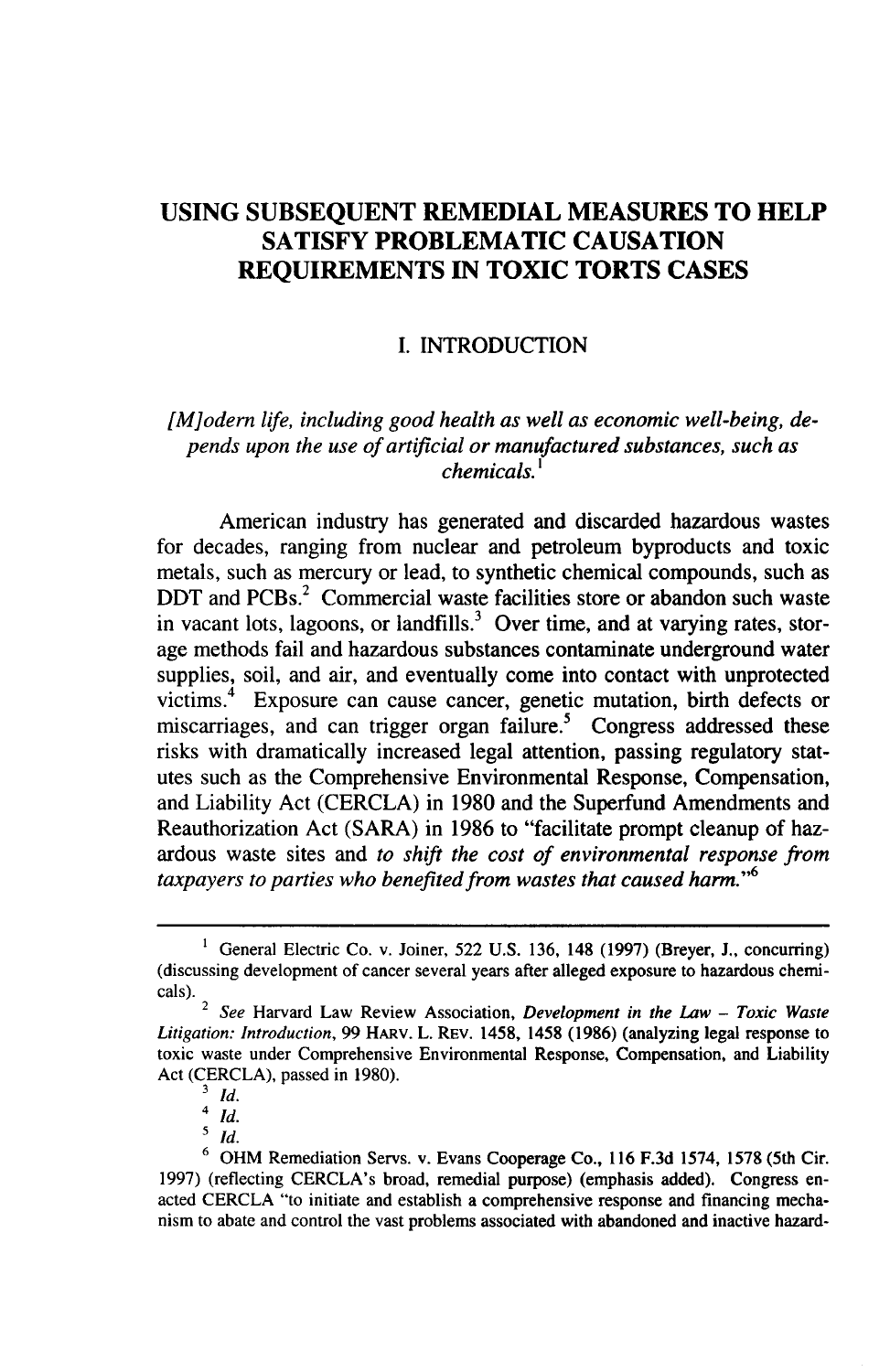Throughout the 1960s, the field of products liability expanded to encompass toxic torts, an area now labeled a major source of personal injury litigation.<sup>7</sup> Victims of toxic chemical exposure seeking damages inundate courts with a growing number of tort actions.<sup>8</sup> A successful claim often hinges on proximate cause because toxic torts generally involve a period of latency between exposure and any demonstrable injury.<sup>9</sup> This latency, together with statutory time limitations and little scientific information regarding exposure, often creates insurmountable legal and practical barriers to recovery when courts apply traditional tort standards for causation.<sup>10</sup> Similarly, prevailing in a products liability action invariably turns on whether the plaintiff establishes that the named manufacturer's defective product proximately caused the harm alleged.<sup>11</sup>

To show product defects, parties pursuing these claims typically seek to introduce evidence that the manufacturer employed measures that, if taken previously, would have made the injury or harm less likely to occur; yet courts frequently reject the admissibility of such evidence under Rule 407 of the Federal Rules of Evidence to avoid unfairly prejudicing the defendant. To justify excluding evidence of subsequent remedial measures, Rule 407 purports to further a social policy of encouraging manufacturers to create safer products.<sup>12</sup> Notwithstanding Rule 407, some courts have held that plaintiffs in products liability cases are entitled to introduce evidence of subsequent remedial measures to prove the existence of duty;

*10 See* Indus. Union Dep't, AFL-CIO v. American Petroleum Inst., 448 U.S. 607, 607 (1980) (involving occupation safety regulation of carcinogen for which safe level of exposure is unknown); *see also* Reserve Mining Co. v. EPA, 514 F.2d 492, 508 (8th Cir. 1975) (assessing question of risk without scientific evidence on the danger of ingesting, rather than inhaling, asbestos); Robert F. Blomquist, *Emerging Themes and Dilemmas in American Toxic Tort Law, 1988-91: A Legal-Historical and Philosophical Exegesis,* 18 **S.** ILL. U. L. J. 1, 2-3 (1993) [hereinafter *Emerging Themes and Dilemmas]* (addressing major thematic concerns in toxic tort law).

**11** *See* Daleiden v. Carborundum Co., 438 F.2d 1017, 1022 (8th Cir. 1971) (placing burden on plaintiff "to prove that claimed defect was factual cause of injury").

<sup>12</sup> See generally FED. R. EVID. 407; Raymond v. Raymond Corp., 938 F.2d 1518, 1522 (1st Cir. 1991) (reflecting view that majority of circuits have interpreted Rule 407 to apply to products liability actions); Flamino v. Honda Motor Co., 733 F.2d 463, 467 (7th Cir. 1984) (explaining principal social policy argument made in favor of Rule 407).

ous waste disposal sites." H. R. REP. No. 96-1016(I) (1980), *reprinted in* 1980 U.S.C.C.A.N. 6119, 6125.

**<sup>7 1</sup>** M. Searcy, A GUIDE To Toxic TORTS, § 1.01 (1987).

*<sup>8</sup> See* Daniel A. Farber, *Toxic Causation,* 71 MINN. L. REV. 1219, 1219-20 (1987) (discussing difficult cause-in-fact burden for toxic tort plaintiffs).

**<sup>9</sup>** *See In re* Diamond Shamrock Chem. Co., 725 F.2d 858, 861 (2d Cir. 1984) (limiting issue to whether Agent Orange could have conceivably caused harms alleged regardless of levels of exposure).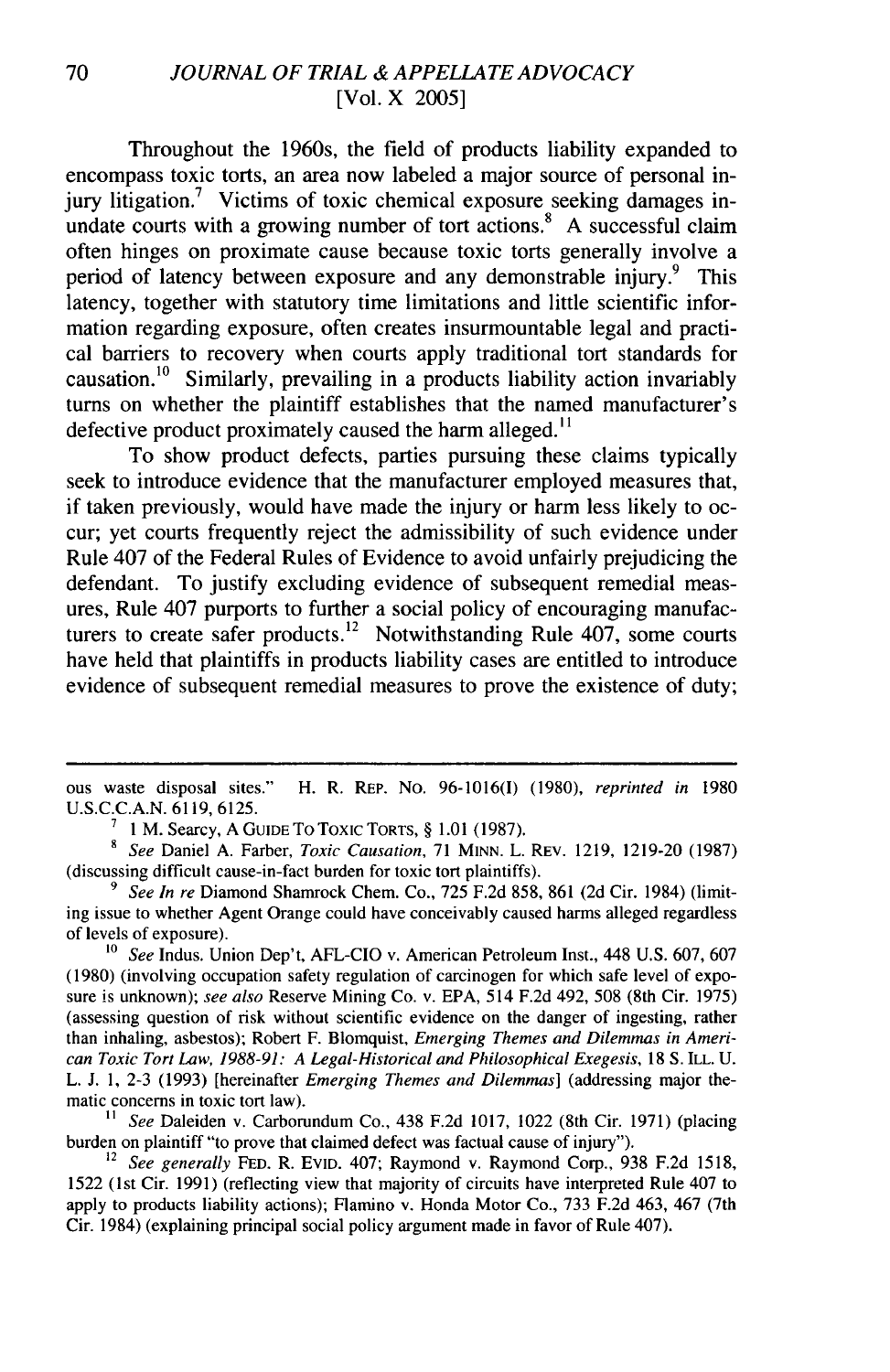to show the feasibility of precautionary measures, for impeachment purposes, or in strict liability cases.<sup>13</sup>

This note supports admitting evidence of subsequent remedial measures, otherwise barred **by** Rule 407, that a plaintiff class offers against a defendant to help prove causation in a toxic tort action. Part **II** analyzes traditional standards for proximate causation in tort actions and surveys Rule 407. This section also evaluates public policy arguments for excluding evidence of subsequent remedial measures in tort actions. Part **III** presents the elements that claimants in both toxic torts and products liability actions must prove to recover damages and applies proximate cause analysis to products liability and toxic torts litigation; it also demonstrates how this compounds plaintiffs' difficulties. Part **IV** explores the strict liability, impeachment, feasibility, ownership, and control exceptions to Rule 407, and it applies these exceptions to toxic torts cases. This note concludes that classes of victims should be allowed to introduce evidence of subsequent remedial measures against manufacturers to support their negligence case and to help offset their difficult cause-in-fact burden impeding toxic tort plaintiffs.

# **II.** RULE 407 **AND LEGAL CAUSATION UNDER** TRADITIONAL TORT STANDARDS

#### *A. Legal Causation*

Toxic torts and products liability plaintiffs use a range of theories of liability, including negligence, warranty, and strict liability.<sup>14</sup> To prevail, a

**14** Grant L. Foster, Comment, *A Case Study in Toxic Tort Causation: Scientific and*

*<sup>13</sup>See, e.g.,* Petree v. Victor Fluid Power, Inc., **831 F.2d 1191, 1195** (3rd Cir. **1987)** (admitting evidence offered for purpose of impeaching defendant's expert witness as to issues of feasibility of precautionary measures); Dollar v. Long **Mfg., N.C.,** Inc., **561 F.2d 613, 617** (5th Cir. **1977),** *cert. denied,* 435 **U.S. 996** (admitting evidence that manufacturer added or changed product warnings for purpose of impeaching manufacturer's inconsistent testimony); Sterner v. **U.S.** Plywood-Champion Paper, Inc., **519 F.2d 1352,** 1354 (8th Cir. **1975)** (admitting evidence of subsequent alteration in warnings concerning proper use of product as probative of feasibility of more adequate warning of risk involved); Boeing Airplane Co. v. Brown, **291 F.2d 310, 310** (9th Cir. **1961)** (upholding admission of evidence of subsequent design modification for purpose of showing that design changes were feasible); *see also* Roth v. Black **&** Decker, Inc., **737 F.2d 779, 780-81** (8th Cir. 1984) (holding Rule 407 did not preclude evidence of subsequent repairs in action based on strict liability in tort); cf. Fish v. Ga.-Pac. Corp., **779 F.2d 836,** 840 (2nd Cir. **1985)** (excluding evidence of post-accident remedial measures for purpose of proving feasibility because manufacturer had not denied such measures were feasible); Cann v. Ford Motor Co. **658 F.2d** 54 (2nd Cir. **1981),** *cert. denied,* 456 **U.S. 960 (1982)** (applying Rule 407 in strict products liability action because policy underlying Rule 407 relevant to defendants sued under such theory).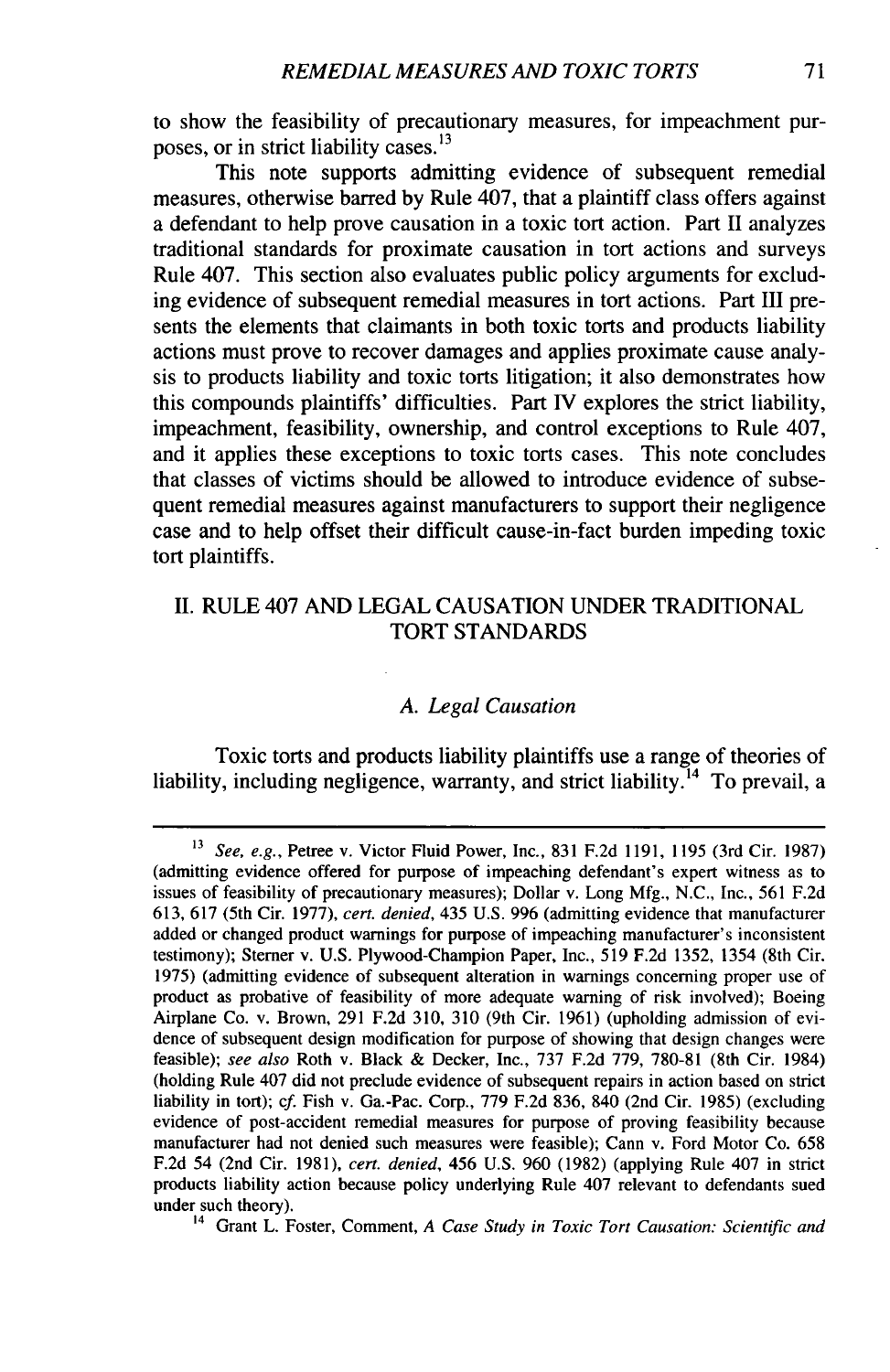plaintiff must demonstrate causation, irrespective of the complaint or theories for recovery pleaded therein.<sup>15</sup> Causation refers to the factual and legal relationships that plaintiffs must establish between tortious conduct and injury before courts will impose liability.<sup>16</sup> Proof of cause-in-fact and proximate cause is necessary to show causation.<sup>17</sup> Proximate cause requires proof that the defendant's conduct substantially contributed to bringing about the alleged harm.<sup>18</sup> A plaintiff traditionally established factual causation under the "but for" test; however, a "substantial factor" test has emerged in circumstances where causation is either difficult or impossible to determine.<sup>19</sup> Under the latter approach, the plaintiff bears the burden to "produce evidence that the conduct of the defendant has been a substantial factor in bringing about the harm ... and to sustain his burden of proof by a preponderance of the evidence."<sup>20</sup> Courts should apply the substantial factor test in cases involving multiple causes of a particular harm. The critical causation question in toxic torts cases is whether the defendant's toxic substances or conduct were independently sufficient causes of harm to the plaintiff class. $^{21}$ 

#### *B. Development of Rule 407*

The Supreme Court ruled more than a century ago that evidence of post-accident remedial measures, standing alone, is inadmissible to prove culpable conduct.22 The Court in *Columbia & Puget Sound Railroad, Co. v. Hawthorne*<sup>23</sup> reasoned that evidence of remedial measures is irrelevant because "taking ... precautions against the future is not to be construed as an admission of responsibility for the past."<sup>24</sup> The Court also rejected such

at 263 (5th ed. 1984) [hereinafter PROSSER & KEETON].

**<sup>16</sup>***See* 1 M. SEARCY, A GUIDE To Toxic TORTS, § 10.01[2][a] (1987) (differentiating cause-in-fact from proximate cause).

**<sup>17</sup>***id.*

**1s** RESTATEMENT (SECOND) OFTORTS § 431 (1965).

<sup>19</sup> Branstetter v. Kunzler, 274 S.W.2d 240, 245 (1955) (defining causal connection necessary for actionable negligence). The "but for" test asks whether the injury would not have occurred but for the defendant's conduct. *Id.*

<sup>20</sup> RESTATEMENT (SECOND) OF TORTS § 433B, Comment a (1965).

21 *See I* M. SEARCY, *supra* note 16, and accompanying text.

<sup>22</sup>*See* Columbia & Puget Sound R.R., Co. v. Hawthorne, 144 U.S. 202, 208 (1892) (holding evidence of subsequently added safety features inadmissible to show fault where a worker suffered injury when a pulley became unscrewed from machine).

 $23$  144 U.S. 202 (1892).

24 *Id.* at 207.

*Legal Standards* Work *Against Recovery for Victims,* 19 ENVTL. L. 141, 145-46 (1988) (discussing toxic tort victims' difficulties in establishing causation in personal injury actions). **<sup>15</sup>***See* W. **KEETON ET AL.,** PROSSER AND KEETON ON THE LAW OF TORTS, note 12, § 41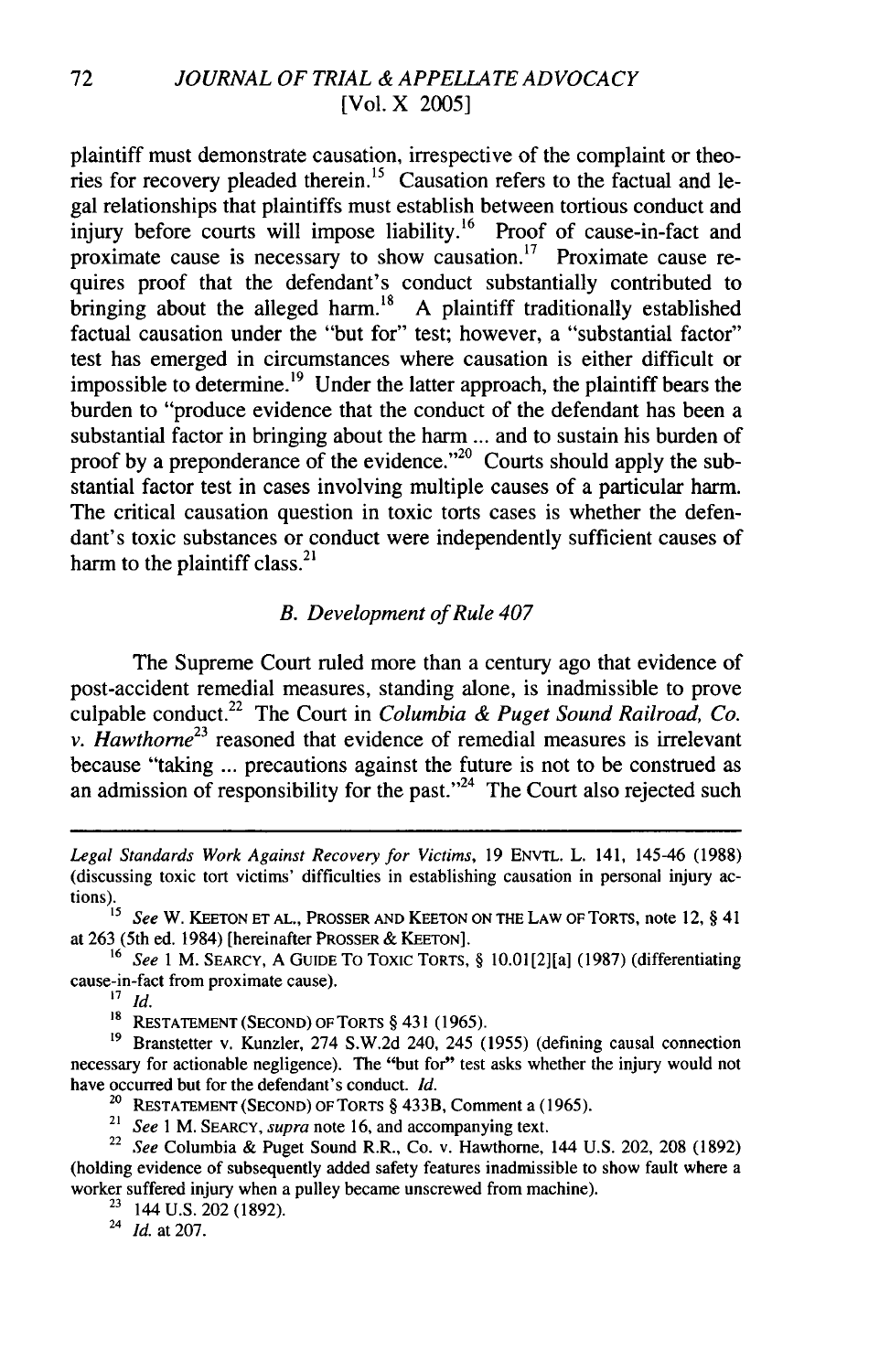evidence because it apparently confused the issues before the jury, and because it unfairly prejudiced the defendant.25 Shortly after *Hawthorne,* courts continually excluded evidence of subsequent remedial measures in negligence actions.<sup>26</sup> Rule 407 embodied the post-Hawthorne common law doctrine, serving as an exclusionary umbrella that bars evidence such as subsequent installation of safety devices, a change in company regulations and practice, or discharge of employees.<sup>27</sup> Neither the language of Rule 407 nor the advisory committee's report, however, provide guidance about its applicability to toxic torts or products liability actions.<sup>28</sup>

#### *C. Social Policy and Relevance Bases of Rule 407*

*In Flamino v. Honda Motor Co.,29* the Seventh Circuit stated: "A major purpose of Rule 407 is to promote safety by removing the disincentive to make repairs (or take other safety measures) after an accident that would exist if the accident victim could use those measures as evidence of the defendant's liability."<sup>30</sup> The *Flamino* decision held that the absence of an exclusionary rule such as Rule  $407$  would put public safety at risk.<sup>31</sup> An alternative basis for Rule 407 is that subsequent remedial measures are irrelevant in assessing the defendant's liability.<sup>32</sup> The promulgators and

<sup>27</sup> See FED. R. EVID. 407. The rule states in relevant part:

When, after an injury or harm allegedly caused by an event, measures are taken that ... would have made the injury or harm less likely to occur, evidence of the subsequent measures is not admissible to prove negligence, culpable conduct, a defect in a product, a defect in a product's design, or a need for a warning or instruction.

*Id.*

29 **733** F.2d 463, 467 (7th Cir. 1984) (affirming decision to exclude evidence of postaccident design changes in motorcycle component in strict products liability case).

<sup>30</sup>*Id.* at 469.

**31** Cann v. Ford Motor Co., 658 F.2d 54, 60 (2d Cir. 1981) (refusing to limit scope of Rule 407 to negligence cases). The court in *Cann* surmised that although negligence and strict products liability causes of action are distinguishable ... the failure of Rule 407 to refer explicitly to actions in strict liability does not prevent its application to such actions." *Id.*

*32 See In re* Air Crash Disaster, 86 F.3d 498, 529 (6th Cir. 1996) (commenting on

<sup>25</sup>*See id.* at 208 (relying on Morse v. Minneapolis & St. Louis Ry., 30 Minn. 465 (1883)). In *Morse,* the Minnesota Supreme Court held that remedial evidence is irrelevant for demonstrating negligence and that allowing such evidence would "hold out an inducement for continued negligence." *Id.*

**<sup>26</sup>***See, e.g.,* Chicago & E.R. Co. v. Ponn, 191 F.2d 682, 692 (6th Cir. 1911) (refusing to admit post-accident evidence that defendant installed new turntable sufficiently long enough to accommodate engines); Southern Pac. Co. v. Hall, 100 F.2d 760, 767-68 (9th Cir. 1900) (refusing to admit evidence of a post-accident repair because jury could improperly perceive such evidence as admission of past negligence); Barber Asphalt Paving Co. v. Odasz, 60 F. 71, 73 (2d Cir. 1894) (prohibiting testimony involving changes made to defendant's operations in response to accident "exerted injurious effect").

<sup>&</sup>lt;sup>28</sup> See id. (Advisory Committee's Note).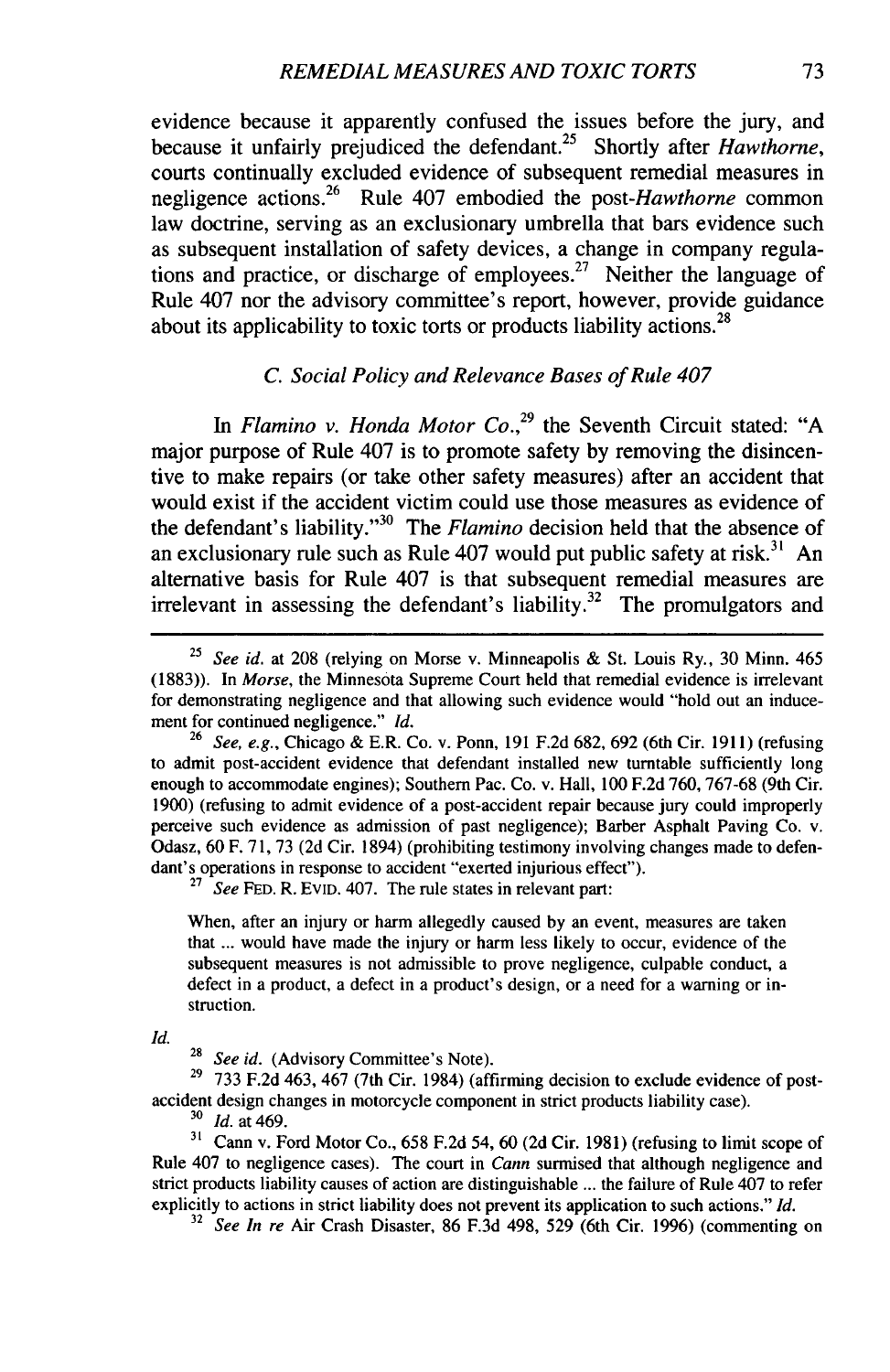proponents of the rule suggest that introducing a subsequent remedial measure may create a risk of jury confusion that substantially outweighs its "marginal relevance."<sup>33</sup> With these considerations in mind, courts generally impose a standing rule of exclusion rather than rely on a pro forma approach suggested by Rule  $403$  of the Federal Rules of Evidence.<sup>34</sup> Courts presume that Rule 407 "clings the jury's attention to the defendant's information and conduct at the relevant time **..."35**

#### *D. Modern Application of Rule 407*

The most frequently cited case allowing evidence of remedial measures, *Ault v. International Harvester Co.,3 6* was decided several months prior to Rule 407's enactment. In *Ault,* the California Supreme Court held that the remedial evidence exclusion did not apply in actions against manufacturers based on strict liability.<sup>37</sup> The court reasoned that although the policy to encourage post-accident safety measures may apply in negligence actions, such policy reasoning has no comparable role within strict products liability.<sup>38</sup> In particular, the court in *Ault* doubted that mass

<sup>34</sup>*See* **FED.** R. **EVID.** 403 (recognizing certain circumstances call for exclusion of unquestionably relevant evidence). Rule 403 states: "Although relevant, evidence may be excluded if its probative value is substantially outweighed **by** the danger of unfair prejudice, confusion of the issues, or misleading the jury, or **by** considerations of undue delay, waste of time, or needless presentation of cumulative evidence." *Id.*

*<sup>35</sup>See* Cook v. McDonough Power Equip., Inc., **720 F.2d 829, 831** (5th Cir. **1983)** (determining function of Rule 407 is to "focus the evidence to that most relevant" to proving liability at time of accident).

**<sup>36</sup>**528 **P.2d** 1148 (Cal. 1974).

**<sup>37</sup>***See id.* at **1150** (analyzing application of § **1151** of California Evidence Code). Like Rule 407, section **1151** provides that: "remedial or precautionary measures **...** taken **...** after the occurrence of an event, which, if taken previously, would have tended to make the event less likely to occur **...** are inadmissible to prove negligence or culpable conduct in connection with the event. **CAL. EVID. CODE** § **1151** (West **1966).** Both section **1151** and Rule 407 call for similar policy analyses. *See also* Robbins v. Farmers Union Grain Terminal Ass'n, 552 **F.2d 788, 790** (8th Cir. **1977)** (admitting evidence because strict liability, **by** its nature, does not contain elements of negligence required for exclusion under Rule 407).

**<sup>38</sup>**Ault v. Int'l Harvester Co., **528 P.2d** 1148, **1150** (Cal. 1974) (expressing doubt that "the rationale which impelled the Legislature to adopt **[§ 1151] ...** for cases involving negligence is applicable to suits founded upon strict liability, and ... therefore declin(ing) to judicially extend the application of the section to litigation founded upon that theory). The California Supreme Court further acknowledged that "evidence of subsequent repairs *is relevant to the issue of negligence,* for if the changes occur closely in time they may well illustrate the feasibility of the improvement at the time of the accident, one of the normal elements in the negligence calculus." *Id.* at **1151** (citing Johnson v. United States, **163** F.

limited relevance of evidence that Rule 407 excludes). "Independent of its effect on safety upgrades by alleged tortfeasors, the rule bars a class of evidence that is very poor proof of negligence or defectiveness." *Id.*

*<sup>33</sup>id.*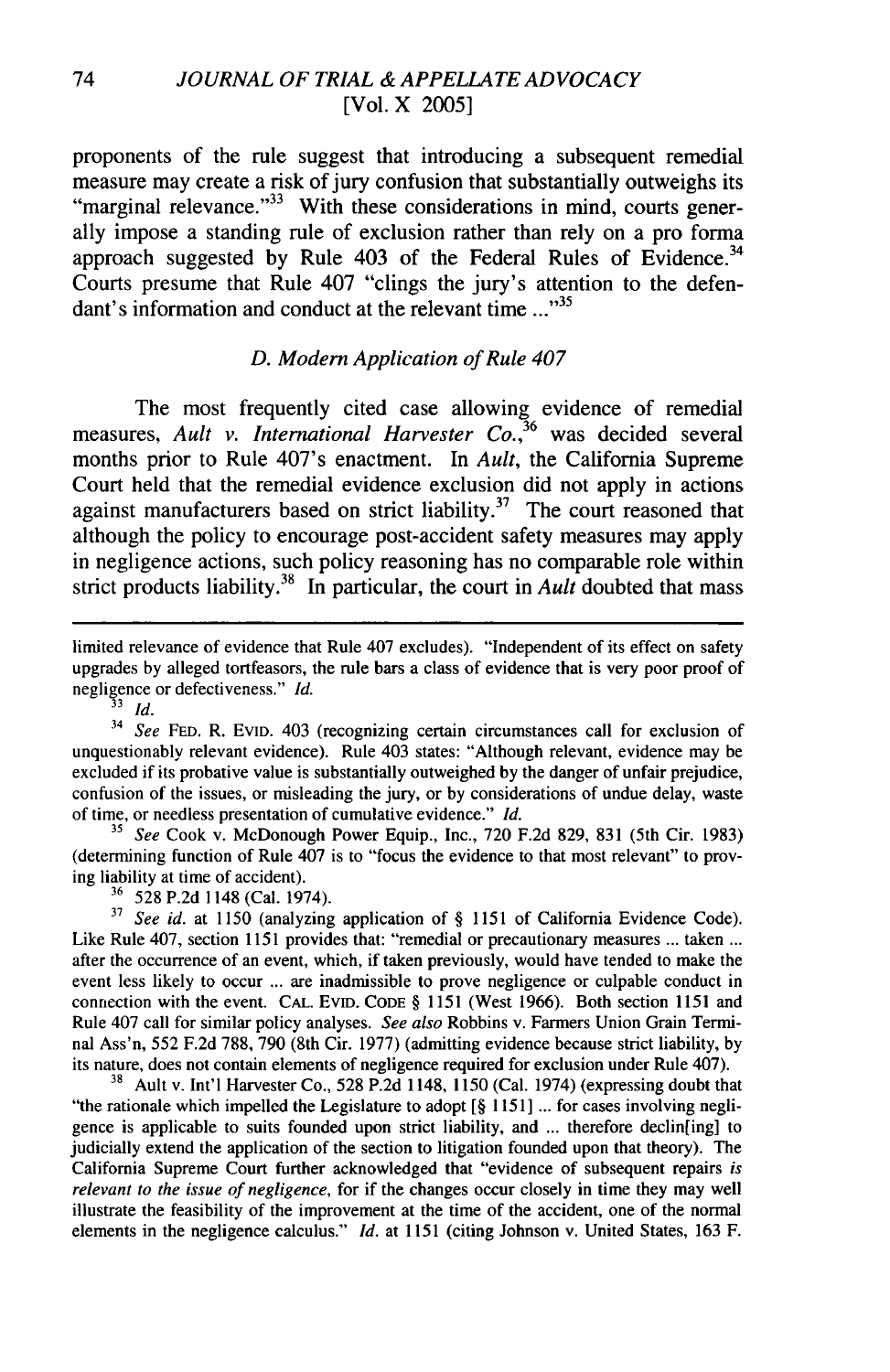producers of products would fail to implement safety features by design out of fear that such evidence may be used against them at trial.<sup>39</sup> The majority disagreed that even the risk of related claims and a tarnished public reputation could lead to this nonfeasance from a cost-benefit perspective.<sup>40</sup>

Since *Ault,* federal circuit courts have inconsistently applied the rule in products liability actions, despite the supposedly clear language of Rule 407. This inconsistency first occurred in *Knight v. Otis Elevator Co.41* In *Knight,* the Third Circuit decided that Rule 407, in fact, applies to strict liability claims. $42$  The Court excluded the contested evidence without distinguishing strict liability and negligence actions, and it failed to address issues of fault or culpable conduct.<sup>43</sup> Five years later, in *Flamino v. Honda Motor Co.,* the Seventh Circuit attempted to promulgate a rationale for excluding subsequent remedial measures in strict liability claims;<sup>44</sup> yet, several federal circuits and state courts have abandoned the Seventh Circuit's interpretation of Rule 407 in deference to the rationale supporting the *Ault* decision.<sup>45</sup> In addition, Rule 407 is not construed to prohibit evidence of a party's analysis of its product or measures taken prior to the *event* causing injury or harm, even if measures occurred after the product's manufacture or design.<sup>46</sup> The fact that the analysis may often result in re-

Supp. 388, 395 (D. Mont. 1958); Baldwin Contracting Co. v. Winston Steel Works, Inc., 236 Cal. App. 2d 565, 573 (1965); Varas v. Barco Mfg. Co., 205 Cal. App. 2d 246, 259 (1962)) (emphasis added).

**<sup>39</sup>***See id.* at 1152. (rejecting public policy assumptions justifying evidentiary rule in modern products liability field). "It is manifestly unrealistic to suggest that ... [t]he contemporary corporate mass producer of goods ... will forego making improvements in its product, and risk innumerable additional lawsuits and the attendant adverse effect upon its public image, simply because evidence of adoption of such improvement may be admitted **...** for recovery on an injury that preceded the improvement." *Id.* at 1152.

<sup>40</sup>*id.*

**<sup>41</sup>**596 F.2d 84, 89 (3d Cir. 1979) (barring post-accident evidence to prove specific defect in defendant's product).

<sup>42</sup> *Id.* at 91-92. On review, the court in Knight found no abuse of discretion for excluding evidence of a safety device installed after an employee was injured when struck by a malfunctioning elevator door. *Id.*

<sup>41</sup>*See id.*

*<sup>44</sup>See supra* note 29 and accompanying text.

<sup>45</sup>*See* Herndon v. Seven Bar Flying Service, 716 F.2d 1322, 1327 (10th Cir. 1983) (admitting into evidence service bulletin warning against faulty flight control switch). The court noted that "there is no evidence which shows that manufacturers even know about [Rule 407] or change their behavior because of it." *Id.* at 1328. *See also* ME. R. EVID. 407(a) (construed to allow the admission of subsequent remedial evidence for any purpose, including proving negligence); *see infra* notes 46-48.

<sup>46</sup>*See* Rocky Mountain Helicopters v. Bell Helicopters, 805 F.2d 907, 918 (10th Cir. 1986) (upholding admission of post-accident tests of allegedly defective product). The Tenth Circuit stated, "It would strain the spirit of the remedial measure prohibition in Rule 407 to extend its shield to evidence contained in post-event tests or reports." *Id. See also* Chase v. General Motors Corp., 856 F.2d 17, 21-22 (4th Cir. 1988) (remanding because change in brake design that occurred before the "event" mentioned in Rule 407 admissible).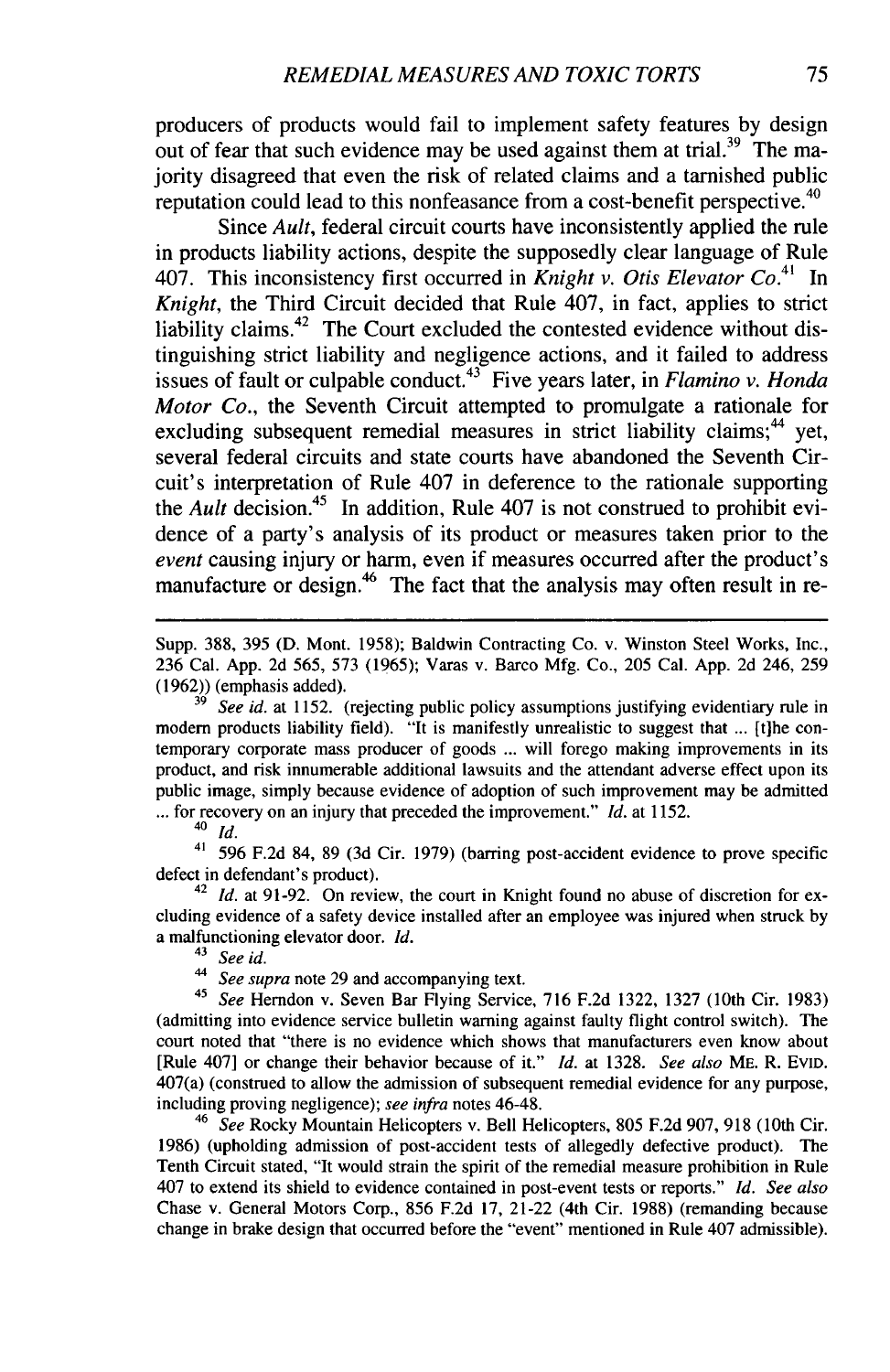medial measures being taken does not render evidence of the analysis inadmissible.<sup>47</sup>

#### *E. Exceptions to Rule 407*

#### 1. Feasibility and Impeachment

Proving the feasibility of precautionary measures is an acceptable use of evidence of subsequent remedial measures.<sup>48</sup> To prevent the jury from shifting its attention to the time before the defendant's actions, some jurisdictions require that evidence of subsequent remedial measures must be probative of a permissible purpose that is actually *in controversy.* Other jurisdictions presume feasibility is at issue if a manufacturer does not expressly stipulate to the feasibility of an alternative design.<sup>50</sup> Still, other courts routinely exclude such evidence under Rule 407 after a defendant manufacturer openly concedes feasibility.<sup>51</sup>

Rule 407 also includes impeachment as grounds for admitting subsequent remedial measures.<sup>52</sup> The plaintiff may introduce evidence of re-

<sup>47</sup>*See* Benitez-Allende v. Alcan Aluminio do Brasil, S.A., 857 F.2d 26, 33 (1st Cir. 1988), cert. denied, 489 U.S. 1018 (1989) (upholding admission of test of allegedly defective product even though manufacturer used test to plan voluntary product recall following accident) (emphasis deleted).

<sup>48</sup> See Boeing Airplane Co. v. Brown, 291 F.2d 310, 315 (9th Cir. 1961) (admitting evidence of features added to an alternator device following accident to show feasibility of manufacturing features at the time questionable alternator was built).

*<sup>49</sup>*See Hull v. Chevron U.S.A., Inc., 812 F.2d 584, 584 (10th Cir. 1987) (rejecting evidence offered on issue of feasibility as irrelevant and cumulative because feasibility not controverted). The court in Hull did not admit a subsequent remedial measure to prove that defendant-manufacturer controlled a forklift. Id. at 585. Defendant acknowledged that its employees operated the forklift and accepted responsibility for hiring and firing employees working the forklift. **Id.**

*50* See Ross v. Black & Decker, Inc., 977 F.2d 1178, 1185 (7th Cir. 1992) (disagreeing that defendant admitted feasibility of the remedial measure). Defendant unsuccessfully contested admission of Underwriters Laboratory (UL) safety standards after failing to stipulate to feasibility or include an admission of feasibility as an uncontested fact during pretrial motions. **Id.**

*5'* **Id.** at 1181 (admitting post-manufacture remedial measures for limited purpose after manufacturer disputes feasibility); see also Flamino v. Honda Motor Co., 733 F.2d 463, 468 (7th Cir. 1984).

<sup>52</sup> See FED. R. EVID. 407. "This rule does not require the exclusion of evidence of subsequent measures when offered for another purpose, such as proving ... impeachment."

The Fourth Circuit held that a July 1980 modification to the lining material of the rear brakes to be made to the plaintiff's car constituted a "measure" "taken" before the January 1982 collision. **Id.** at 21. "On retrial, the plaintiffs are free to explore the July 1980 change **...** and the reasons for it if such change might tend to be evidence of negligence, or ... is otherwise admissible." **Id.** at 22.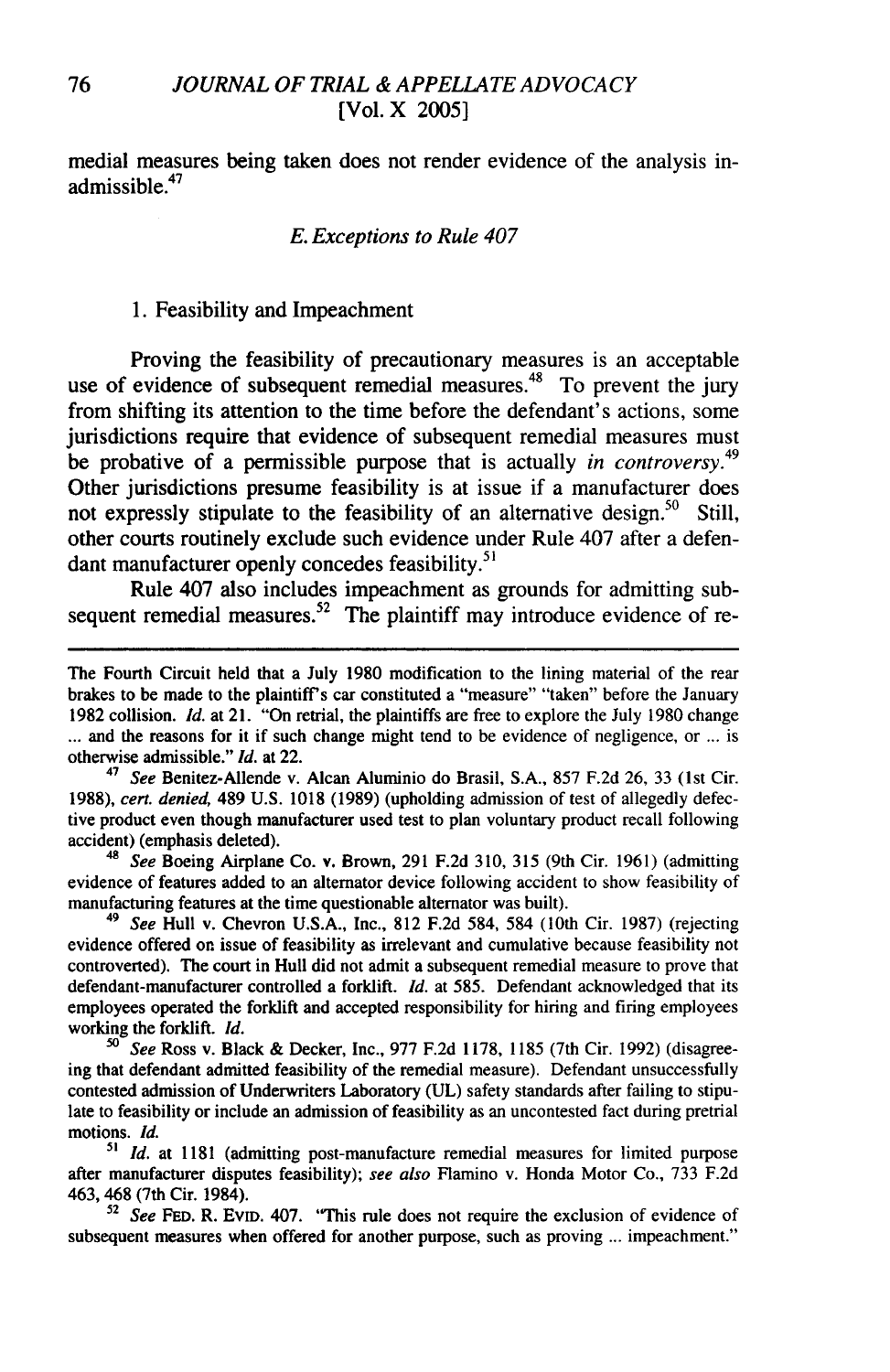medial safety measures specifically to impeach or contradict testimony from a defense witness or the defendant during its case-in-chief.<sup>53</sup>

#### 2. Other Exceptions

Rule 407 expressly allows using remedial evidence to determine ownership or control.<sup>54</sup> Some courts that routinely exclude subsequent remedial measures nonetheless admit such evidence that encourages, and eventually leads to, the remedial measure.<sup>55</sup> Investigative safety reports, for example, have been published to juries because the research does not constitute a remedial measure.<sup>56</sup> Similarly, post-accident testing and related reports are admissible if not deemed "actions directly taken to remedy any flaws or failures."<sup>57</sup> Courts also admit evidence of post-accident remedial measures that parties *other than the manufacturer* have taken.<sup>58</sup> Evidence of *mandatory* remedial repairs is admitted under yet another exception to the general rule of exclusion.<sup>59</sup>

In effect, evidence admitted in these situations is largely indistinguishable to the jury from evidence of the remedial measure itself, and as a result, such evidence may be equally incriminating. $60$  Given the several possibilities for plaintiffs to sidestep Rule 407's exclusions, manufacturers

*Id.*

*54 See* FED. R. EvID. 407. Rule 407 "does not require the exclusion of evidence of remedial measure when offered for another purpose, such as proving ownership or control." *Id.*

*55 See supra* note 45 and accompanying text.

**<sup>56</sup>***See supra* note 45 and accompanying text; *see also* Prentiss & Carlisle Co., Inc. v. Koehring-Waterous Div. of Timbeijack, Inc., 972 F.2d 6, 10 (1st Cir. 1992) (admitting contents of internal investigative report analyzing faulty failsafe device).

**<sup>57</sup>**Dow Chem. Corp. v. Weevil-Cide Co., 897 F.2d 481, 487 (10th Cir. 1990) (citing Rocky Mountain Helicopters, Inc. v. Bell Helicopters Textron, 805 F.2d 907, 918 (10th Cir. 1986)) (reasoning "acts which do nothing to make the harm less likely to occur should not be excluded under Rule 407").

58 *See* O'Dell v. Hercules, Inc., 904 F.2d 1194, 1204 (8th Cir. 1990) (finding that tortfeasors are not discouraged from performing remedial measures when the government requires such changes).

*<sup>59</sup>See* Rozier v. Ford Motor Co., 573 F.2d 1332, 1343 (5th Cir. 1978) (affirming decision to admit "Trend Cost Estimate" because government agency mandated estimate). Responding to appellant manufacturer's argument that a "Confidential Cost Engineering Report" was inadmissible by virtue of Rule 407, the court in *Rozier* held that "invoking the policy to justify exclusion here is particularly inappropriate since the estimate was prepared not out of a sense of social responsibility, but because the remedial measure was to be required in any event by a superior authority, the National Highway Traffic Safety Administration." *Id.*

*60 See* Farber, *supra* note 8, at 1224.

**<sup>53</sup>***See* Wisconsin Pub. Service Corp. v. Ecodyne Corp., 702 F. Supp. 217, 218-19 (E.D. Wis. 1988) (allowing evidence of compromise or remedial measures to impeach defendant for knowingly making false representations as to adequacy of construction material).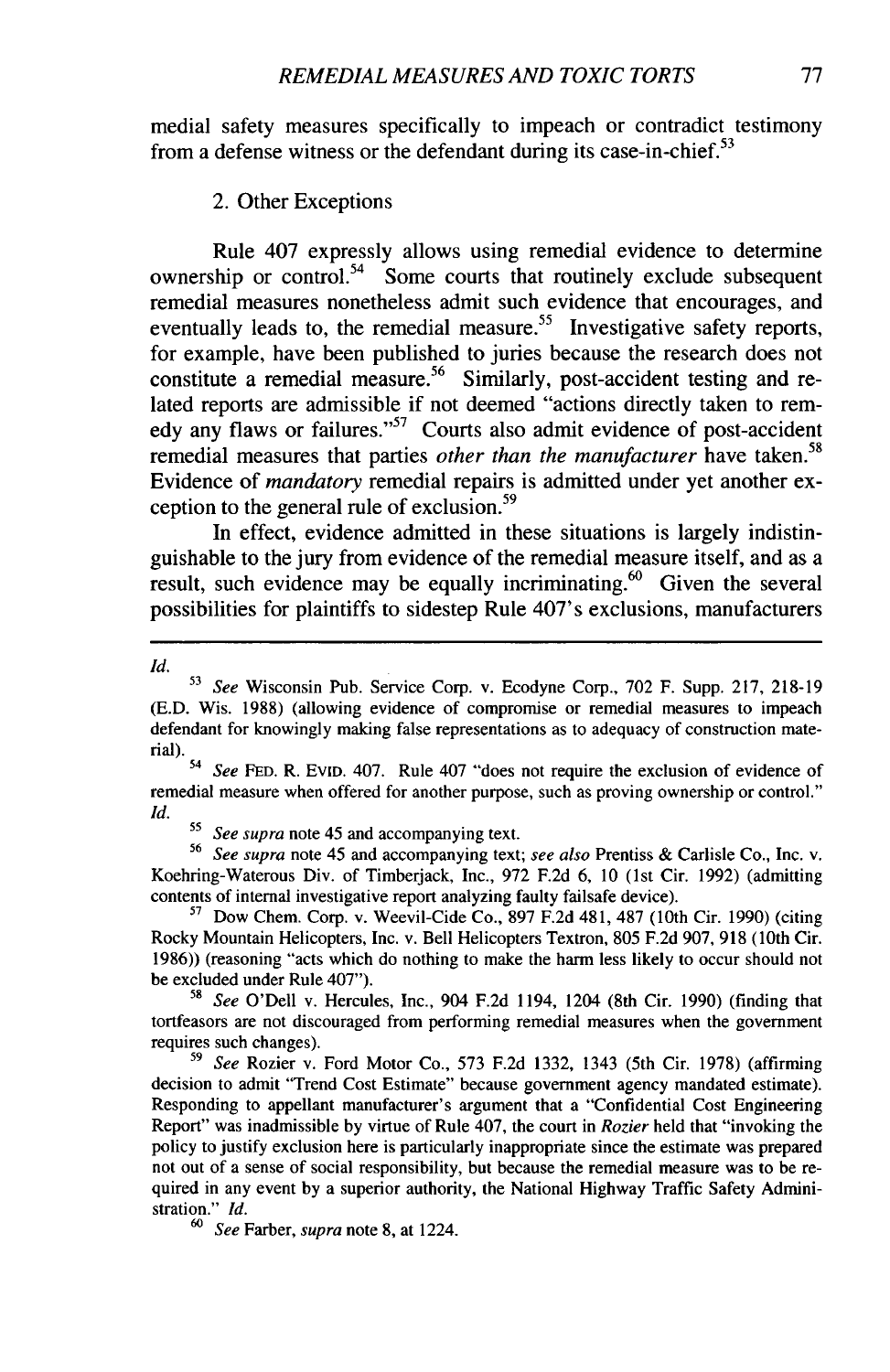cannot presume that the rule applies in all instances, nor predict the effect of possible exclusion or admission of remedial measures at trial.<sup>61</sup>

#### III. THE CAUSATION PROBLEM IN TOXIC TORTS

In toxic tort actions, courts struggle to find responsibility and apportion liability.62 Legal causation requirements are designed to ensure that liability is properly imposed, even though the scientific community may require a higher degree of proof before attributing a result to a distinct course of action.63 Successful recovery requires "a reasonable degree of medical certainty" that a toxic substance caused an injury, even if "the medical community might require more ... before conclusively resolving the question." $64$  Proving causation, however, remains the most significant **<sup>65</sup>** problem for toxic tort litigants.

The threshold requirement for establishing causation in toxic exposure litigation varies across jurisdictions, creating confusion over the degree to which causation must be shown.<sup>66</sup> Generally, a temporal connection, standing alone, is entitled to little weight in determining causation.<sup>67</sup> Most courts require scientific evidence and strong circumstantial evidence before giving greater weight to a temporal connection.<sup>68</sup> Meanwhile, other circuits have accepted that instances exist where the temporal connection between the exposure and the plaintiff's condition is so compelling as to render standard methods of toxicology unnecessary. $^{69}$  These rare instances notwithstanding, long latency periods separating exposure to toxic chemicals and disease, little adequate exposure data, and the possibility of multi-

 $65$  See Garner v. Hecla Mining Co., 431 P.2d 794 (1967) (refusing to award costs because plaintiff failed to establish uranium mining caused decedent's cancer, even though higher than average rate of cancer existed among uranium miners).

<sup>66</sup> See Foster, supra note 13, at 147.

 $67$  See Curtis v. M & S Petroleum, Inc., 174 F.3d 661, 669 (5th Cir. 1999) (affirming in part district court's determination that expert had adequate support for general causation opinion). The court recognized that, in addition to a temporal connection, an established scientific connection between exposure and illness or other circumstantial evidence must support the causal link. *Id.*

**68** Curtis, 174 F.3d at 661.

69 *See* Cavallo v. Star Enter., 892 F. Supp. 756, 774 (E.D. Va. 1995) (granting motion in limine to exclude expert testimony after finding that experts failed to adhere to scientifically valid basis for conclusion that certain vapors caused the proposed syndromes that plaintiff suffered).

 $61$  See Farber, supra note 8, at 1228.

 $62$  See Blomquist, supra note 9, at 4.

**<sup>63</sup>** See Foster, supra note 14, at 151.

 $64$  See Wells v. Ortho Pharmaceutical Corp, 788 F.2d 741, 745 (11th Cir. 1986) (distinguishing legal sufficiency and scientific certainty when establishing plaintiffs' burden of proving manufacturer's spermicide caused congenital malformations).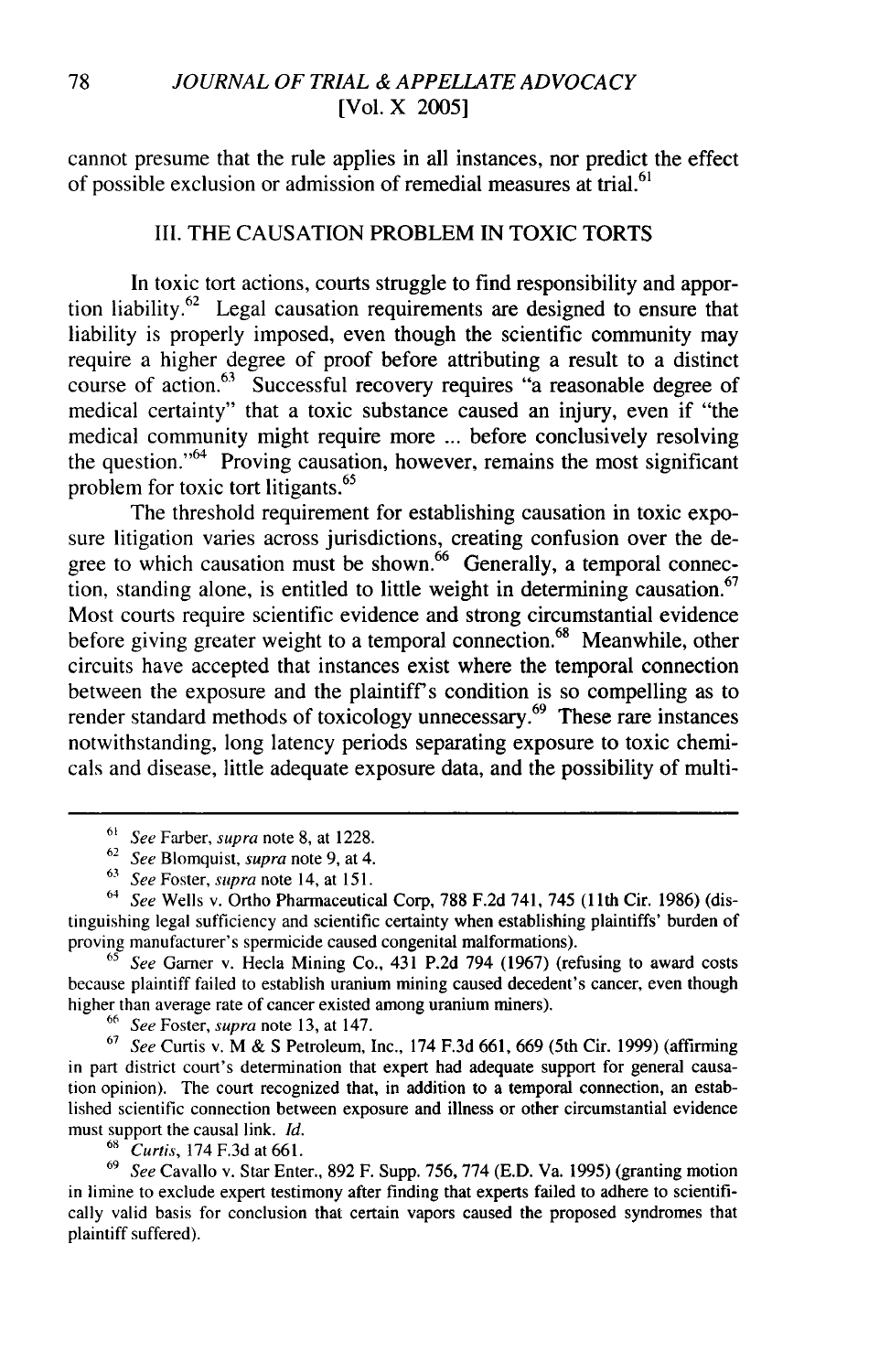pie causations are some problems that attorneys face when attempting to prove causation.<sup>70</sup>

Evidence of a factual relationship between a particular cause and a delayed, non-specific effect, such as cancer or leukemia, regularly requires expert opinion.<sup>71</sup> Rule 702 of the Federal Rules of Evidence governs the admissibility of expert testimony, and the Supreme Court most recently interpreted Rule 702 in *Daubert v. Merrell Dow Pharmaceuticals, Inc.<sup>72</sup>* In essence, the Court explained that Rule 702 assigns a gatekeeping role to the trial judge to ensure that scientific testimony is both reliable and relevant.<sup>73</sup> The Third and Fifth Circuits have emphasized that under *Daubert*, "any step that renders the analysis unreliable ... renders the expert's testimony inadmissible ... *even if the step merely misapplies that methodology."'74* Accordingly, the lack of unique effects, inadequate toxicological data, and scientific uncertainty often undercut or altogether preclude expert testimony as unreliable, given new approaches to and analysis of toxicological data.75 Even if experts meet the *Daubert* standard for admissible opinion testimony, this uncertainty tends to cause a protracted "battle of the experts" and eventually requires an inexpert fact finder "to make credibility determinations to 'decide the victor. $\cdot$ <sup>1,76</sup> The toxic tort plaintiff's difficulties are further compounded because the plaintiff must show that exposure to a substance is generally capable of resulting in a *certain type* of injury; more specifically, that exposure resulted in injury in the individual plaintiff's case.<sup>77</sup> Changes in policy taken after toxic exposure help to

<sup>73</sup> Id. at 597 (defining gatekeeping function). The majority opinion stated:

Faced with a proffer of expert scientific testimony ... the trial judge must determine at the outset ... whether the expert is proposing to testify to scientific knowledge that will assist the trier of fact to understand or determine a fact in issue. This entails a preliminary assessment of whether the reasoning or methodology underlying the testimony is scientifically valid and of whether that reasoning or methodology properly can be applied to the facts in issue.

#### Id. at 592-593.

<sup>74</sup> See Curtis, 174 F.3d at 671 (quoting *In re Paoli R.R. Yard PCB Lit., 35 F.3d 717,* 745 (3rd Cir. 1994)) (admitting as expert causation opinion plaintiff's symptoms indicative of benzene exposure because exposure numerically certain) (emphasis added).

76 *See* Wells v. Ortho Pharmaceutical Corp, 788 F.2d 741, 745 (1 1th Cir. 1986) (citing Ferebee v. Chevron Chemical Co., 736 F.2d 1529, 1535 (D.C. Cir. 1984)) (referencing district court's reliance on conflicted oral testimony of expert witnesses to resolve conflicts in studies).

**77** Sterling v. Velsicol Chem. Corp., 855 F.2d 1188, 1198-99 (6th Cir. 1988) (differentiating generic and individual causation in mass tort actions). In Sterling, the court agreed that "the combination of the chemical contaminants and the plaintiffs' exposure to

**<sup>70</sup>**See *I* M. SEARCY, A GuIDE To Toxic TORTS, § 10.02 (1987).

<sup>&</sup>lt;sup>71</sup> See Curtis, 174 F.3d at 668 (reviewing admissibility of expert testimony).

<sup>&</sup>lt;sup>72</sup> 509 U.S. 579, 588-89 (1993) (invalidating common law standard for determining reliability of scientific evidence where federal evidence rules superceded common law).

**<sup>75</sup>** *id.*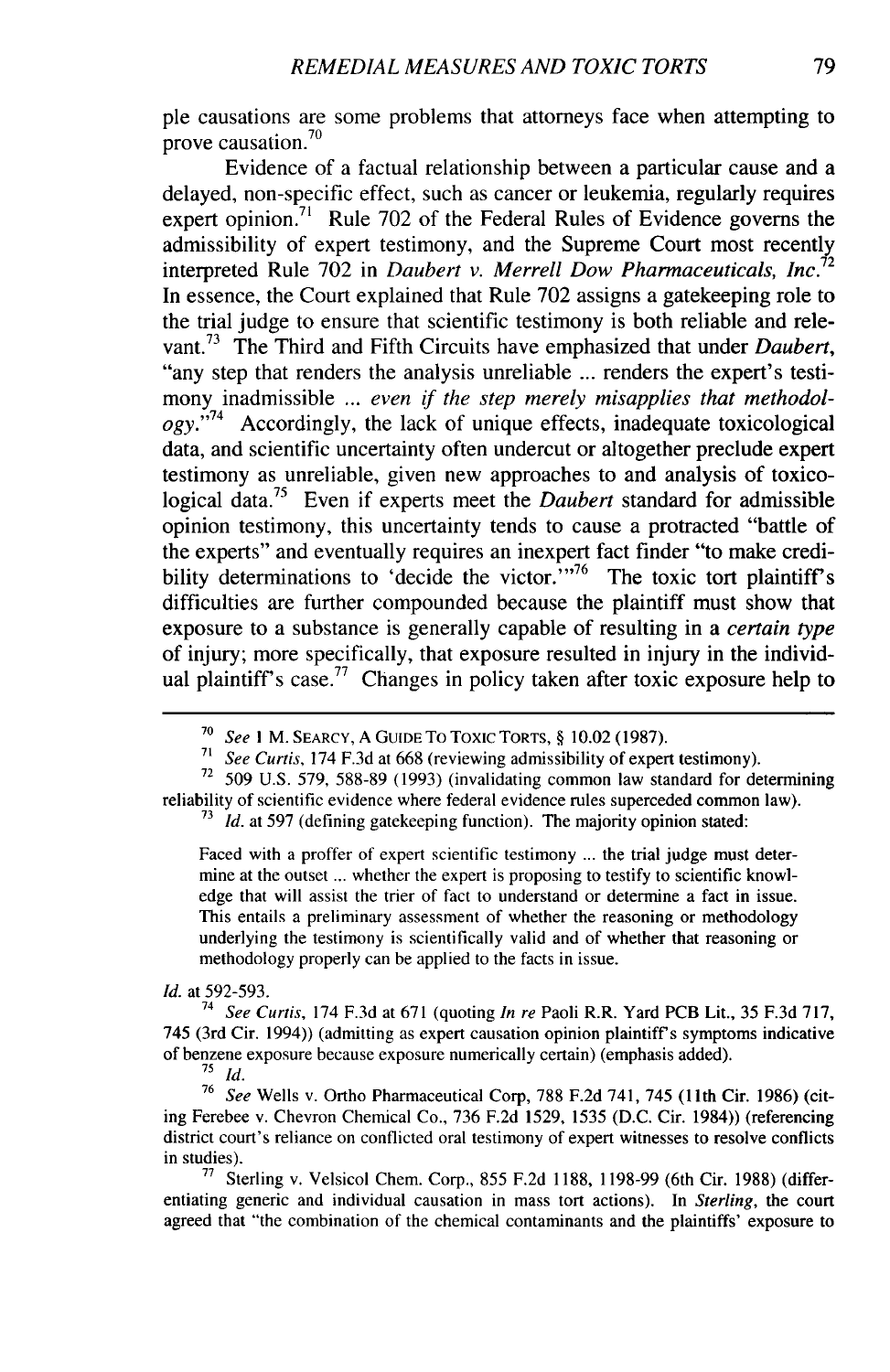establish an individualized "causal link" in cases involving injuries too causally indistinguishable because such changes account for contact with particular toxin.<sup>78</sup>

# IV. THE IMPACT OF RULE 407 ON THE TOXIC TORT PLAINTIFF'S BURDEN

### *A. Social Policies Supporting a Toxic Torts Claim Callfor the Admission of Post-Accident Evidence*

Toxic tort and products liability litigation emerged and evolved to guarantee that liability for injuries resulting from toxic chemical exposure vested with manufacturers.<sup>79</sup> These public policy concerns necessarily require that procedural obstacles not burden toxic tort litigants any further. In reality, Rule 407's stated justifications contribute to problems of proof for victims vulnerable to asbestos, hazardous waste sites, radiation, and tobacco. $80$  The rule excludes otherwise germane evidence that specifically helps to ease high evidentiary burdens regarding causation and defective $ness<sup>81</sup>$  As mentioned in Parts II and III, causation is an indispensable element in negligence actions, but it consistently strains or is fatal to meritorious claims. <sup>82</sup>

Rule 407 mistakenly presupposes that manufacturers understand that no exclusionary rule for subsequent remedial measures exists in the relevant jurisdiction; the rule merely assumes that manufacturers might become encouraged to avoid post-accident repairs because such repairs could potentially constitute an admission regarding the dangerous condition of a product or substance. $83$  The same defendant, however, would also

**<sup>80</sup>**Wade, *infra* note 83, at 568.

<sup>81</sup> See supra note 79 and accompanying text (restating remedial function of strict products liability).

them had the capacity to cause the harm alleged," affirming generic causation. *Id.* at 1199. The majority, however, determined that the "district court erred in attributing all of the representative plaintiffs' alleged injuries to drinking or otherwise using the contaminated water" because each plaintiff failed to "prove to a 'reasonable medical certainty' ... that their ingestion of the contaminated water caused each of their particular injuries." *Id.* at 1199-1200.

<sup>78</sup>*See* Harvard Law Review Association, *supra* note 2, at 1470.

**<sup>79</sup>***See* Greenman v. Yuba Power Prods., Inc., 377 P.2d 897, 901 (Cal. Dist. Ct. App. 1963) (reiterating public policy underlying strict products liability). The court reasoned: "The purpose of such liability is to insure [sic] that the costs of injuries resulting from defective products are borne by the manufacturers that put such products on the market rather than by the injured persons who are powerless to protect themselves." *Id.*

<sup>&</sup>lt;sup>82</sup> See supra notes 15 and 19 (describing mandatory proof of causation).

<sup>83</sup> *See* John W. Wade, Note, *On Product "Design Defects" and Their Actionability,*